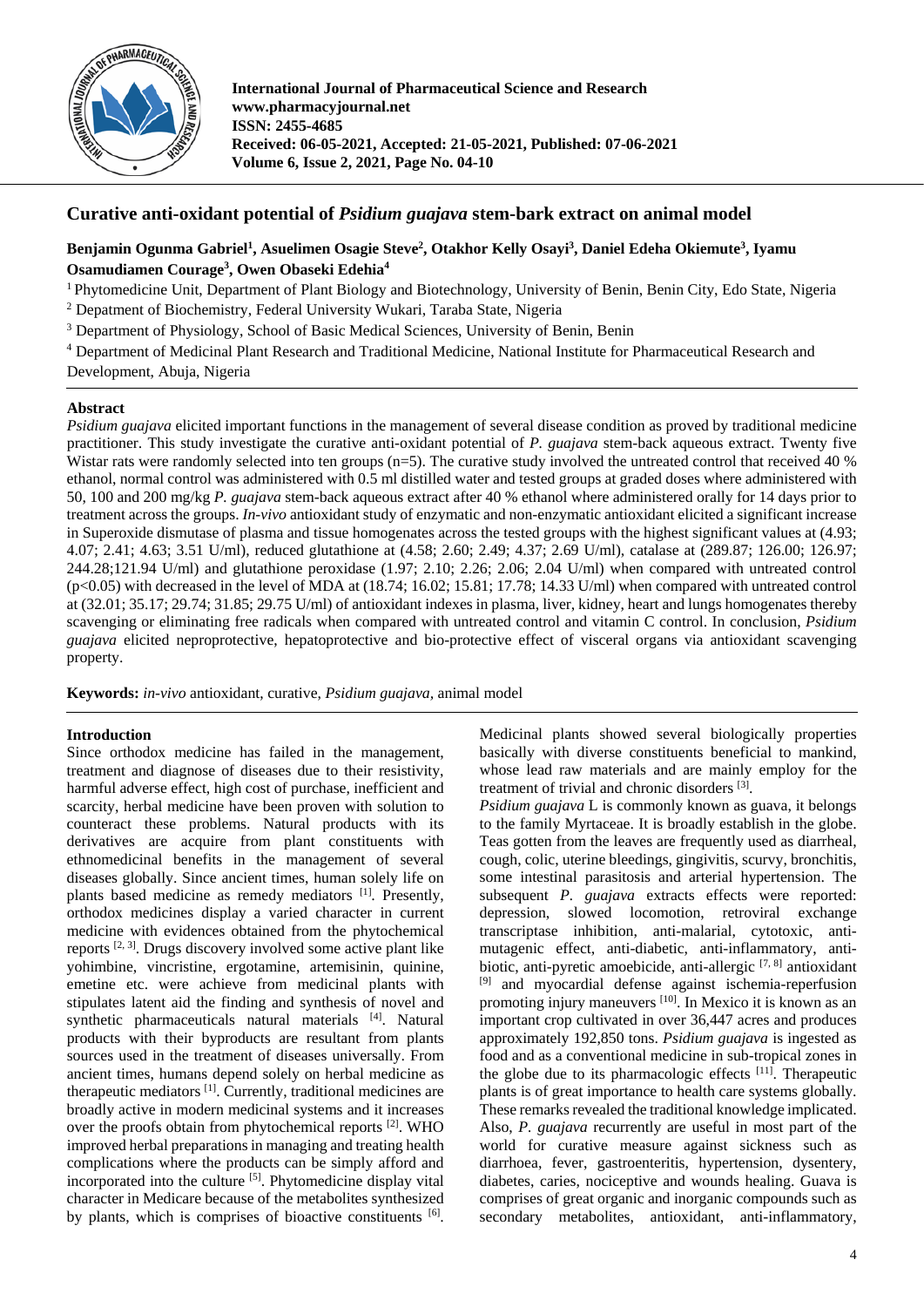polyphenols and antiviral properties. It has several compounds responsible for anticancerous effects. It enhances the cure of cancerous cells and serves as stem cell in the prevention of skin aging <sup>[12]</sup>. It also affect the myocardium inotropism of the heart  $^{[13]}$ .

Free radical are chemical constituents capable of free existence with one or some unpaired electrons present in atomic orbital <sup>[14]</sup>. Free radicals are commonly synthesis in the process of metabolism<sup>[15]</sup>. The cells employed oxygen to synthesize energy in the mitochondria as a by-products produced through the process. These by-products are characteristically reactive oxygen species (ROS) with reactive nitrogen species (RNS) ensuing to cellular redox movement. Free radicals possesses discrete attraction for carbohydrates, nucleic acids, lipids and proteins [16] . The word anti-oxidant is explicate as any component responsible for deferments prevention or removal of oxidative injury on target molecule [17]. Humans have developed intricate antioxidant structures (enzymatic and non-enzymatic) working synergistically with combination to one another, defensive to cells, organ and systems of the body against free radical injury. Antioxidants are categorised as endogenous and exogenous constituents e.g. part of diet or dietary supplements. Selected dietary compounds cannot neutralize free radicals, rather increase endogenous action by categorising it as anti-oxidants<sup>[18]</sup>. Endogenous antioxidants exhibited important character in supporting optimal cellular property, therefore systemic health is achievable. However, under definite conditions, endogenous antioxidants excite oxidative stress, which is insufficient to dietary antioxidants required to withstand optimal cellular effect. The extreme dexterous enzymatic anti-oxidants encompasses catalase, superoxide dismutase and glutathione peroxidase [19]. Nonenzymatic antioxidants are Vitamin E and C, thiol antioxidants (glutathione, thioredoxin and lipoic acid), natural flavonoids, melatonin, carotenoids and others <sup>[20]</sup>. The synthesis of oxidants is a characteristic event connected with aerobic metabolism. Oxygen supplied in surplus or its decrease is deficient, responsive oxygen species or free radicals includes; superoxide anions, hydroxyl radicals and hydrogen peroxide are created <sup>[21]</sup>. Increase in free radicals in the plasma and organs or tissues can stimulate oxidative injury to biomolecules and cell membranes, ultimately principal to various chronic disorders, like inflammatory, aging, cardiac malfunction, cancer, diabetes and other deteriorating diseases <a>[22]</a>. Antioxidants are proficient in alleviating or deactivating free radicals prior to their attack to cells <sup>[23]</sup>. Reactive oxygen species could be remove by certain amount of enzymatic and non-enzymatic antioxidant action. Enzymatic antioxidants include; glutathione peroxidase, superoxide dismutase and catalase. Non-enzymatic antioxidants include; ascorbic acid (vitamin C), alphatocopherol (vitamin E), reduced glutathione, carotenoids, flavonoids and other antioxidants <sup>[24]</sup>. Conversely, in oxidative stress circumstances, enzymatic antioxidants may not be adequate while non-enzymatic antioxidants (dietary antioxidants) can be requisite to sustain maxima cellular roles [18]. Antioxidants can defend cell components against oxidative impairment and limit the peril of various deteriorating diseases linked with oxidative stress. The objectives of this study elicited the enzymatic and nonenzymatic scavenging property of the *Psidium guayava* against underline diseases.

### **Method and Material Plant collection**

*Psidium guajava* stem-back aqueous extract was obtained in Egor Local government area, Nigeria. The plant was identified and authenticated by Dr Akinibosun, in the herbarium unit of the Department of Plant Biology and Biotechnology, Life Sciences, University of Benin with the voucher number UBG-2113. The leaves were rinsed with distilled water and shade dried. It was pulverized using a mechanical grinder and stored in an airtight container.

### **Preparation of Extracts**

The powdered materials were subjected to successive extraction by hot Maceration Method using distilled water for 72 hours. The filtrate was evaporated at 40°C to get a dried extract. The percentage yield of the extract was 15.97 % w/w and stored for advance studies [25] .

### **Experimental Animals**

Adult Wistar male rats weighed 180-220 were gotten from the animal house of Pharmacology, University of Benin. They were housed in clean wooden cages and maintained under regulated room temperature  $(25 \pm 1^{\circ})$  with relative humidity of 45-55% under 12: 12 hours light and dark cycle for one week with free access to food and water ad libitum. All procedures using animals attained the approval of Life Sciences Institutional Animal Ethical Committee, University of Benin with LS21331 ethical number.

# **Experimental Protocol**

Male albino rats were obtained and randomly divided in five groups ( $n = 5$ ). Treated groups received 50, 100, 200 mg/kg of *Psidium guajava* stem-back aqueous extract orally. 20 mg/kg Vitamin C and untreated control, 14 days after induction with 40% ethanol, treatment commences.

Group A: administered 50 mg/kg *P. guajava* stem-back aqueous extract

Group B: administered 100 mg/kg *P. guajava* stem-back aqueous extract

Group C: administered 200 mg/kg *P. guajava* stem-back aqueous extract

Group D: administered 20 mg/kg Vitamin C orally.

Group E: administered 2 mL/kg of 40 % ethanol orally.

These substances were given daily to the respective groups throughout the periods of 28 days. The animals were sacrifice under mild chloroforms anesthetic. Blood samples and uterus where isolated for analysis.

#### **Determination of Anti-oxidant Property.**

Superoxide Dismutase (SOD) effect was read via methods described by Sachin and Choudhary [2] Principle; Autooxidation with hematoxylin (increases the absorbance at 560nm wavelength) was inhibited by SOD effect assay at pH 7.8; percentage amount of SOD present within a specific range. SOD activity in the sample is determined by measuring the amount of heamatin present. The crucial principle to assay is revealed schematically via the following equation:  $O_2$  + HTH<sub>2</sub> SOD H<sub>2</sub>O<sub>2</sub> + HT (Abs560 $\uparrow$ )

Procedure: Aliquant mixture of plasma 0.20ml of the diluted microsome was enclosed using 2.5 ml solution of 0.05 M carbonate buffer. The reactions started by additing 0.3 ml solution of 0.3 mM adrenaline. The standard was combine with 2.5 ml solution of 0.05 M carbonate buffer, 0.3 ml solution of 0.3 mM Adrenaline and 0.20 ml distilled water.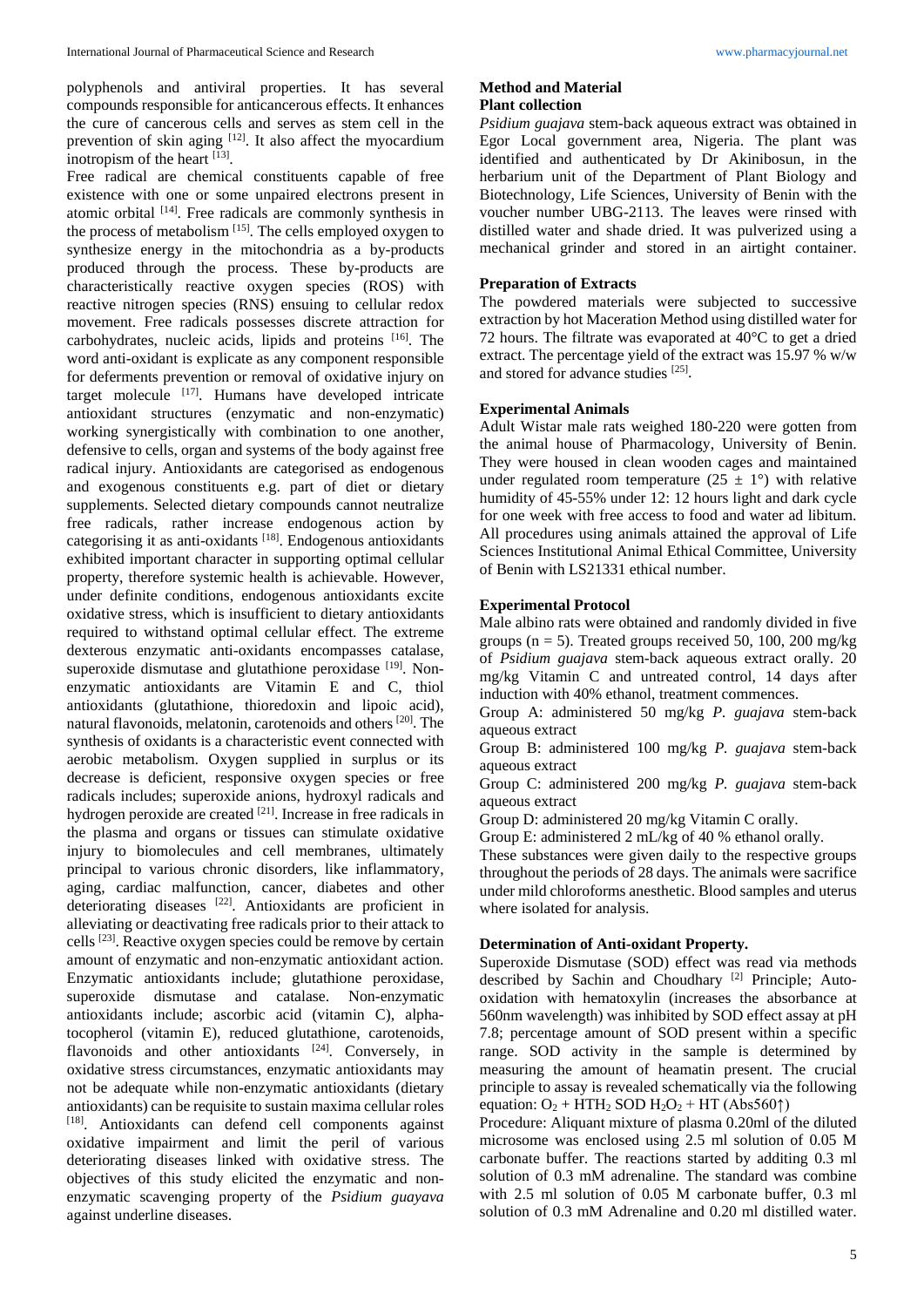Absorbance was measured after 30 sec. to 150 sec. using wavelength of 480 nm. Calculations augment absorbance/ minute =  $%$  inhibition = 100 - Where As is increase absorbance of substrate and Ab is increase absorbance of blank 1 unit of SOD property is the sum total of SOD required to elicit 50 % inhibition of oxidation via adrenaline to adenochrome per 1 minute. 5 .21 5 A A 100 x AAxs

The assayed using Sachin and Choudhary [2] method. Test principle: Catalase scavenging hydrogen peroxide, converted into molecular oxygen and water. The action of catalase in this sample was resolute following decreased rate of absorbance using wavelength of 240nm and by monitoring the consumption of  $H_2O_2$  substrate at 240 nm spectrophotometrically. 40  $H_2O_2$  Catalase  $H_2O$  +2 $O_2$ Procedure; Tissue homogenate (10 μL) (100-150 μg of protein) being added to 2.8 ml solution 50 mM potassium phosphate buffer (pH 7.0) in 3 ml cuvette. Reaction was instigated via addition of 0.1 ml solution of freshly prepared 30mM  $H_2O_2$  with decomposed rate of  $H_2O_2$  measured at 240 nm wavelength for 300 seconds in spectrophotometer. Molar loss coefficient of 0.041 mM-1cm-1 was utilized by calculating catalase effect in  $H_2O_2$  mole reduced/min/mg/protein. The enzymatic property is calculated using the formula below:

 $K = 2.303/T$  x log (A1/A2) (4)

Where:

K: Serves as the Rate of reaction T: The time interval (minutes) A1: The absorbance level at time zero A2: The absorbance level at 60 seconds interval

# **Malondialdehyde**

Malondialdehyde (MDA) activity was determined using the method of Sachin and Choudhary, [2] . Test principle: The MDA assay is based on the reaction of MDA with thiobarbituric acid (TBA); forming an MDA-TBA2 adduct that absorbs strongly at 532 nm. Lipid peroxidation evaluation was done using measurement from malondialdehyde (MDA) development, with a proposed method of Okhawa et al. <sup>[26]</sup>. Malondialdehyde (MDA), lipid peroxidation end product, is a viable marker associated with free radical–umpired impairment and oxidative stress. The standard of this technique comprises of MDA reaction with

thiobarbituric acid (TBA) in acidic state and at increase temperature from 90-100 °C to form a rosy MDA-(TBA) 2 compound that are quantified using spectrophotometer at 530 nm wavelength. The procedure, 0.5mL of 20 % TCA was added to 0.5 mL tissue homogenates, then 1 mL of 0.67% TBA was addition. The combination was incubated at  $100^{\circ}$ C for 15 min in water bath, allowed to cool and 4 mL of *n*butanol was added and centrifuged via the speed 3000 rpm for 15min. absorbance of clear pink supernatant was read at 532nm via spectrophotometer. The level of MDA is stated in nmol / g of the tissue.

# **Reduced Glutathione activity**

Reduced Glutathione activity was measured in terms of the first order rate constant for the decomposition of tetra-butyl hydroperoxide according to <sup>[2]</sup>. The assay is based on GSH by 5, 5'- dithiobis (2-nitrobenzoic acid) (DTNB) oxidation, DTNB and glutathione (GSH) interact to synthesized 2-nitro-5-thiobenzoic acid (TNB) having yellow color. Thereby, GSH level can be measure at 412 nm wavelength. For this assay, 50 μL of the tissue homogenate was diluted in 10 mL of phosphate buffer (0.1 M, pH 8). To 3 mL of the mixture of dilution, 20 μL of DTNB  $(0.01 \text{ M})$  was added. Absorbance was read at 412 nm wavelength against the blank prepared using the same conditions.

Glutathione peroxidase activity was measured in terms of the first order rate constant for the decomposition of tetra-butyl hydroperoxide according to Sachin and Choudhary<sup>[2]</sup>.

# **Statistical analysis**

Obtained results were expressed as Mean ± SEM. Data were compared using one-way analysis of variance and Dunnet multiple comparison test. Differences were considered to significant different at  $P < 0.05$ .

### **Results and Discusion**

Plasma antioxidant capacity (PAC) is a frequently used biomarkers aid in evaluating the efficiency of nutraceuticals or antioxidant treatment. The fact that plasma is comprises of endogenous antioxidants network such as (albumin, bilirubin, reduced glutathione and uric acid) as well as exogenous antioxidants found in food. These antioxidants possibly serves as complementary and synergistically deliver viable defense against ROS. The large quantity of antioxidants found in plasma, have several been improved on.

| Group         | <b>Dose</b> | $Mean \pm SEM MDA$     | $Mean \pm SEM$             | $Mean \pm SEM$               |                            | Mean $\pm$ SEM Reduced Mean $\pm$ SEM Glutathione |
|---------------|-------------|------------------------|----------------------------|------------------------------|----------------------------|---------------------------------------------------|
|               | mg/kg       | $(x10-3$ mmole/ml)     | $SOD$ (U/ml)               | Catalase (U/ml)              | Glutathione (U/ml)         | perioxidase (U/ml)                                |
| Ethanol       | 40 %        | $32.01 + 0.51^{\circ}$ | $2.04 + 0.14$ <sup>a</sup> | $149.14 + 1.92^a$            | $1.57+0.21^a$              | $5.31 + 0.43^a$                                   |
| Ascorbic acid | 20          | $19.30 + 0.23^b$       | $5.12 + 0.24$ <sup>c</sup> | $289.71 + 2.81$ <sup>c</sup> | $4.62 + 0.33$ <sup>c</sup> | $2.13 + 0.21$ °                                   |
| P. guajava    | 25          | $21.69 + 0.42^b$       | $3.48 + 0.19^b$            | $211.93 + 1.99$ <sup>b</sup> | $2.98 + 0.35^b$            | $1.97 + 0.28$ <sup>c</sup>                        |
| P. guajava    | 50          | $19.21 + 0.30^b$       | $4.24 + 0.16^c$            | $264.13 + 2.82^b$            | $3.93 + 0.44$ °            | $2.69 + 0.34^b$                                   |
| P. guajava    | 100         | $18.74 + 0.37b$        | $4.93 + 0.26^{\circ}$      | $289.87 + 2.25$              | $4.58 + 0.42^c$            | $5.45+0.41b$                                      |

**Table 1:** Curative effect of *Psidium guajava* stem-back aqueous extract on plasma *in-vivo* antioxidant

Values are expressed as Mean  $\pm$ SEM n=5. (p<0.05).

Results from the aqueous extract showed that Table 2 showed reduction in oxidative stress in *in-vivo* free radicals. Hence, MDA concentration in liver homogenates showed significantly reduced in the treatment groups and ascorbic acid when compared with untreated control. The significant

reduction in liver MDA controlled oxidative stress. CAT together with SOD and GPx establish primary enzymatic defence, catalysing ROS decomposition. Acute effect of the extract increases CAT and SOD effect across the test groups.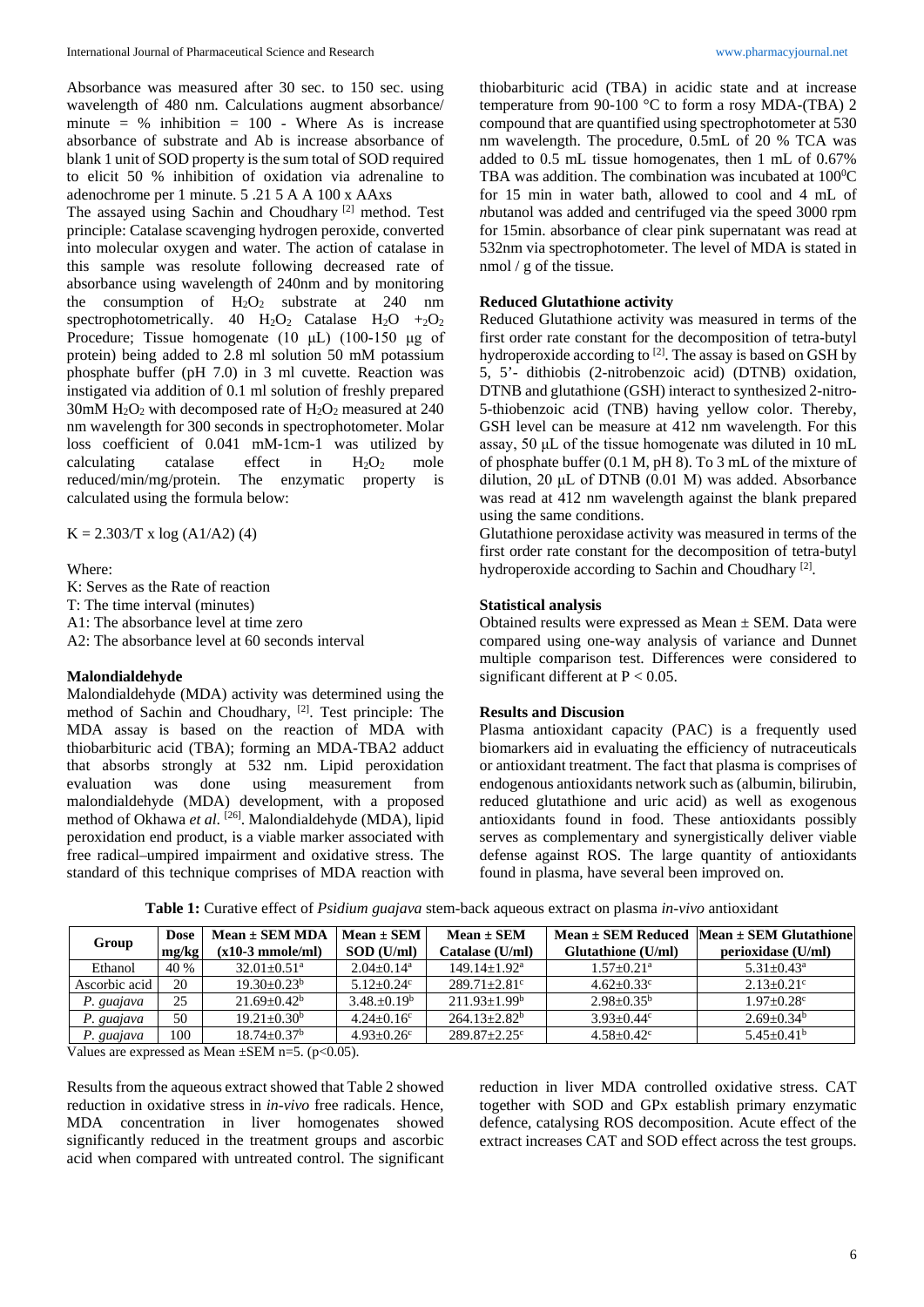**Table 2:** Curative effect of *Psidium guajava* stem-back aqueous extract on liver homogenate *in-vivo* antioxidant Values are expressed as Mean  $\pm$ SEM n=6. (p<0.05).

| Group         | <b>Dose</b> | Mean ±SEM MDA Mean ±SEM SOD |                          | Mean $\pm$ SEM      |                    | Mean ±SEM Reduced   Mean ±SEM Glutathione |
|---------------|-------------|-----------------------------|--------------------------|---------------------|--------------------|-------------------------------------------|
|               | mg/kg       | (x10-3 mmole/ml)            | (U/ml)                   | Catalase (U/ml)     | Glutathione (U/ml) | perioxidase (U/ml)                        |
| Ethanol       | 40 %        | $35.17 + 0.36^a$            | $1.94 + 0.35^{\text{a}}$ | $78.64 + 1.02^a$    | $1.38 + 0.31^a$    | $3.42 + 0.54$ <sup>a</sup>                |
| Ascorbic acid | 20          | $15.11 + 0.22$ °            | $4.13 + 0.46^c$          | $125.22+1.78b$      | $2.63 + 0.25^b$    | $2.15+0.39b$                              |
| P. guajava    | 25          | $19.52 + 0.53^b$            | $2.74 + 0.32^b$          | $111.37+1.39b$      | $2.06+0.19b$       | $2.29+0.33b$                              |
| P. guajava    | 50          | $17.73 + 0.42^{\circ}$      | $3.79 + 0.30^{\circ}$    | $120.21 + 2.04^b$   | $2.37+0.26^b$      | $2.24+0.41b$                              |
| P. guajava    | 100         | $16.02 + 0.35$ °            | $4.07 + 0.37$ °          | $126.00 \pm 1.99^b$ | $2.60 + 0.32$      | $2.10+0.43^b$                             |

Results from the aqueous extract showed that Table 3 showed reduction in oxidative stress in *in-vivo* free radicals. Hence, MDA concentration in kidney homogenates showed significantly reduced in the treatment groups and ascorbic acid when compared with untreated control. The significant

reduction in kidney MDA regulates oxidative stress. CAT together with SOD and GPx establish primary enzymatic defence, catalysing ROS decomposition. Acute effect of the extract increases CAT and SOD effect across the test groups**.**

**Table 3:** Curative effect of *Psidium guajava* stem-back aqueous extract on kidney homogenate *in-vivo* antioxidant

| Group         | Dose<br>mg/kg | Mean ±SEM MDA<br>$(x10-3 \text{ mmole/ml})$ | Mean +SEM<br>$SOD$ (U/ml)  | Mean $\pm$ SEM<br>Catalase (U/ml) | Glutathione (U/ml)         | Mean ±SEM ReducedMean ±SEM Glutathione<br>peroxidase (U/ml) |
|---------------|---------------|---------------------------------------------|----------------------------|-----------------------------------|----------------------------|-------------------------------------------------------------|
| Ethanol       | 40 %          | $29.74 + 1.65^a$                            | $1.38 + 0.52^a$            | $84.52 + 1.46^a$                  | $1.83 + 0.37$ <sup>a</sup> | $1.69 + 0.18a$                                              |
| Ascorbic acid | 20            | $15.47+1.06b$                               | $2.37+0.65^{\rm b}$        | $127.05 + 2.38$ <sup>b</sup>      | $2.52+0.55^{\circ}$        | $2.37+0.21b$                                                |
| P. guajava    | 25            | $20.79 + 1.46^b$                            | $1.88 + 0.48$ <sup>b</sup> | $100.06 + 1.98$ <sup>b</sup>      | $2.11+0.42^c$              | $2.26 + 0.27$ <sup>b</sup>                                  |
| P. guajava    | 50            | $17.06 + 1.15^b$                            | $2.08 + 0.59^b$            | $118.37+2.10b$                    | $2.35+0.50b$               | $2.35+0.29^b$                                               |
| P. guajava    | 100           | $15.81 + 1.09^b$                            | $2.41 + 0.63^b$            | $126.97 + 3.06^b$                 | $2.49 + 0.46^b$            | $2.33+0.31b$                                                |

Values are expressed as Mean  $\pm$ SEM n=6. (p<0.05).

Results from the aqueous extract showed that Table 4 showed reduction in oxidative stress in *in-vivo* free radicals. Hence, MDA concentration in cardiac homogenates showed significantly reduced in the treatment groups and ascorbic acid when compared with untreated control. The significant reduction in cardiac MDA aid in oxidative stress regulation. CAT together with SOD and GPx establish primary enzymatic defence, catalysing ROS decomposition. Acute effect of the extract increases CAT and SOD effect across the test groups

| Group         | <b>Dose</b><br>mg/kg | Mean ±SEM MDA<br>$(x10-3$ mmole/ml) | Mean $\pm$ SEM<br>SOD (U/ml) | Mean $\pm$ SEM<br>Catalase (U/ml) | Mean ±SEM<br><b>Reduced</b><br>Glutathione (U/ml) | Mean $\pm$ SEM<br><b>Glutathione</b><br>perioxidase (U/ml) |
|---------------|----------------------|-------------------------------------|------------------------------|-----------------------------------|---------------------------------------------------|------------------------------------------------------------|
| Ethanol       | 40 %                 | $31.85 + 0.63^a$                    | $2.46 + 0.42^a$              | $158.16 + 1.95^{\circ}$           | $2.08 + 0.47$ <sup>a</sup>                        | $3.96 + 0.72$ <sup>a</sup>                                 |
| Ascorbic acid | 20                   | $19.94 + 0.35^{\circ}$              | $4.97 + 0.58$ °              | $245.76 + 2.26^b$                 | $4.35 + 0.51$ °                                   | $2.02+0.54^{\circ}$                                        |
| P. guajava    | 25                   | $21.00+0.48^b$                      | $2.99.+0.37a$                | $196.76 + 1.48^b$                 | $3.66 \pm 0.49^b$                                 | $2.62 + 0.58$ °                                            |
| P. guajava    | 50                   | $19.99 + 0.43^b$                    | $3.45 + 0.34^b$              | $220.61 + 2.10^b$                 | $4.13 + 0.53$ <sup>c</sup>                        | $2.16 + 0.61^b$                                            |
| P. guajava    | 100                  | $17.78 \pm 0.29$ <sup>c</sup>       | $4.63 + 0.45$ <sup>c</sup>   | $244.28 + 2.54^b$                 | $4.37 + 0.55$ <sup>c</sup>                        | $2.06 \pm 0.55^b$                                          |

Values are expressed as Mean  $\pm$ SEM n=5. (p<0.05).

Results from the aqueous extract showed that Table 5 showed reduction in oxidative stress in *in-vivo* free radicals. Hence, MDA concentration in the lungs homogenates showed significantly reduced in the treatment groups and ascorbic acid when compared with untreated control. The significant reduction in the lungs MDA regulate oxidative stress. CAT together with SOD and GPx establish primary enzymatic defence, catalysing ROS decomposition. Acute effect of the extract increases CAT and SOD effect across the test groups

**Table 5:** Curative effect of *Psidium guajava* stem-back aqueous extract on lungs homogenate *in-vivo* antioxidant

| Group         | Dose mg/kg | Mean ±SEM<br>$MDA (x10-3)$<br>mmole/ml) | Mean ±SEM<br>SOD (U/ml) | Mean $\pm$ SEM<br><b>Catalase</b><br>(U/ml) | Mean $\pm$ SEM<br><b>Reduced</b><br><b>Glutathione</b> (U/ml) | Mean $\pm$ SEM<br><b>Glutathione</b><br>perioxidase (U/ml) |
|---------------|------------|-----------------------------------------|-------------------------|---------------------------------------------|---------------------------------------------------------------|------------------------------------------------------------|
| Ethanol       | 40 %       | $29.75 + 0.42^a$                        | $1.97 + 0.36^a$         | $87.64 + 1.42^a$                            | $1.58 + 0.45^{\circ}$                                         | $1.81 + 0.53^a$                                            |
| Ascorbic acid | 20         | $15.12 + 0.25$ °                        | $3.48 + 0.28^b$         | $124.21 + 2.52^b$                           | $2.65 + 0.48^b$                                               | $2.93 + 0.57^b$                                            |
| P. guajava    | 25         | $20.11+0.39b$                           | $3.12 + 0.32^b$         | $109.35 + 2.26^b$                           | $2.17+0.42^b$                                                 | $2.04 + 0.48$ <sup>b</sup>                                 |
| P. guajava    | 50         | $18.26 + 0.45^b$                        | $3.39+0.40b$            | $120.63 + 2.35^{\circ}$                     | $2.44 + 0.39^b$                                               | $2.48 + 0.55^{\rm b}$                                      |
| P. guajava    | 100        | $14.33 + 0.40^{\circ}$                  | $3.51 + 0.43^c$         | $121.94 + 2.67^b$                           | $2.69 \pm 0.46^b$                                             | $2.86 \pm 0.47$ <sup>b</sup>                               |

Values are expressed as Mean  $\pm$ SEM n=6. (p<0.05).

Plants used as medicine has been recorded useful far back six hundred thousand years ago and these medicinal plant provides more advantage than their synthetic counterpart by

being cheaper, recommendable, safer and up to standard for chronic treatments. Medicinal plants are part and parcel of human society to combat diseases, from the dawn of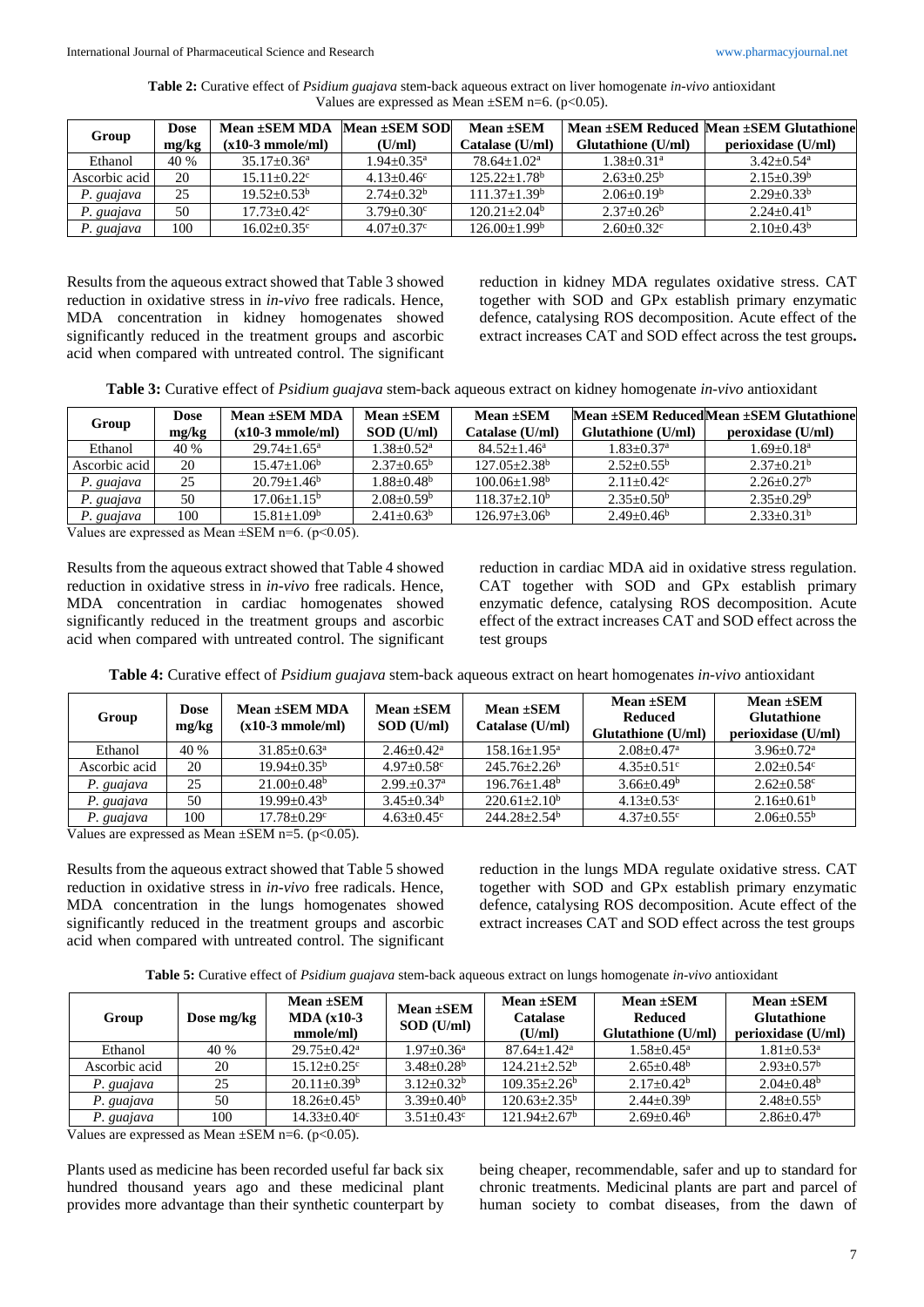civilization (Sachin and Choudhary [2] . Plants have invariably ben a rich source for new drugs either obtained from plants or developed using their chemical structure as templates. Antioxidants scavenging property protected some cells liable for diseases occurrence [25] . Antioxidant property of *Psidium guajava* aqueous stem-bark extract designated its scavenging capacity against reactive oxygen species (ROS) in cells responsible for oxidative damages.

Orthodox application of biomarkers help in redox state evaluation of plasma and tissues using enzymatic and nonenzymatic antioxidant assay with macromolecule oxidative factor  $[27, 28]$ . Oxidation is takes place in cellular membranes damage, which is improved by thiobarbituric acid reactive constituents (TBARS) assay. This assay elucidate malondialdehyde (MDA) action in relation to lipoperoxidation (LPO) [18] . *P. guajava* impedes free radicals synthesis by regulation of normal plasma and liver, kidney, heart and lungs homogenates MDA values at graded doses of the extract when compared with the control (Table 1). *P. guajava* aqueous stem-bark extract enhances the regulation of oxidation, which possibly is as a result of the present of antioxidant deposited by the extract in the plasma and tissues samples. These ingredients are possibly involved in radical scavenging activity as adjuvant deactivation of transcriptional causes responsible for the control of expressed genes encoded by antioxidant enzymes [27, 16]. Lipid peroxidation act as an auto-catalytic, free-radical facilitated, destructive means, where by polyunsaturated fatty acids present in cell membranes undertake breakdown to form lipid hydroperoxides<sup>[29]</sup>. Reactive oxygen species disintegrate into polyunsaturated lipids, developing malondialdehyde<sup>[30]</sup>. This constituents is a reactive aldehyde, and the major reactive electrophile species causing toxic stress in cells forming covalent protein adducts known to progress lipoxidation endproducts. The synthesis of aldehyde is utilized as a biomarker to investigate oxidative stress level in an organism<sup>[31]</sup>. Tissue sulfhydryl action is antagonistic to reactive oxygen species (ROS) interrelated with lethal tissues activated by certain phytochemicals in plant to triggered oxidation. NPSH is comprises of about 90 % intracellular NPSH decreased by glutathione (GSH) 28. GSH displayed crucial role, which is associate with antioxidant protective mode of action, perhaps via direct radical-scavenging properties, elicited by glutathione peroxidase (GPx) systems, to eliminate different hydro-peroxides <sup>[32]</sup>. The non-enzymatic antioxidant, glutathione serves as an abundant tripeptides found in the liver. Its roles are primarily attributed with free radical species removal such as superoxide radicals, hydrogen peroxide, and maintenance of membrane protein thiols, alkoxy radicals and glutathione peroxidase substrate and GST [33] .

Toxic plants investigated aid the depletion of GSH constituents initiated by some visceral cells, tissues and organs with pro-oxidant effect with doses dependent to subdue free-radical stress. GSH is suitable for onset defense against diseases [27] as shown in this study. Non-enzymatic defences, exhibited no significant variations in thiols content (NPSH), acting synergically as antioxidant property between NPSH and SBSB constituent in instinctual tissue [34].

Catalase (CAT) act as an enzymatic antioxidant broadly dispersed in animal tissues. It decays hydrogen peroxide and defends tissue from extremely reactive hydroxyl radicals [35]. Catalase effect differs significantly from tissue to tissue, highest effect is present in hepatic and renal tissues, whereas

with lowest property observed in connective tissue [36]. Impede of this enzyme could promote sensitivity from free radical-induced cellular impairment. Thus, decrease in CAT activity could bring about poisonous effects associated with hydrogen peroxide and superoxide integration. Catalase (CAT) and super oxide dismutase (SOD) antioxidant property were estimated at graded doses of *P. guayava* aqueous stem-bark extract in plasma and liver, kidney, heart, lungs homogenates when compared with the control [20]. Comparable research designated *in vivo* model of *Psidium guayava* found to decrease oxidative stress by reducing TBARS concentration and cumulating antioxidant enzymes properties includes SOD, catalase and GPX present in hepatic and cardiac tissues in hypercholesteromic rats [37, 38] also elicited in *in vitro* study that *Ruta gravoelens* L. extract scavenges hydroxyl radical and block lipid peroxidation. Flavonoids is broadly distributed in plants possessing the potential to inhibit oxidative injury. Certainly, these flavonoids have the potential to function as *in vitro*  antioxidants via scavenging superoxide anion [39] singlet oxygen  $[40]$  lipid peroxy-radicals  $[41, 42]$  and/or alleviating free radicals intricate in oxidative procedures through hydrogenation or by complex oxidizing species [43]. Flavonoids prevailing in *Ruta chalepensis* L., in addition with their free radical scavenging effects also improve the countenance of intracellular endogenous antioxidants like superoxide dismutase (SOD), catalase, and GPX [44]. CAT together with SOD and GPx institute of enzymatic defense, catalysing decay of ROS against diseases. *P. guayava* extract at graded doses elicited increased in CAT and SOD effects of plasma and homogenates of visceral organs when compared with the control (Table 2, 3, 4 and 5). Theoretically, SOD and CAT activity rises as compensatory mechanism to scavenge free-radical stress, thereby eliminate disease conditions 45.

### **Conclusion**

In conclusion, *Psidium guayava* aqueous stem-bark extract elicited *in-vivo* antioxidant properties perhaps liable for some biological effects recorded. Hence, this study validated the folklore report with scientific findings.

#### **References**

- 1. Kumar S, Paul S, Walia Y, Kumar A and Singhal P. Therapeutic Potential of Medicinal Plants: A Review. Journal of Biological Chemistry Chronicle,2015:1:46- 54.
- 2. Sachin GP, Choudhary DK: Medicinal plants with potential anti-fertility activity: A review. International Journal of Green Pharmacy,2016:9(4):223.
- 3. Baris O, Gulluce M, Sahin F, Ozer H, Kilic H, Ozkan H. Bioloical activities of the essential oil and methanol extract of *Achillea biebersteinii* Afan (Asteraceae). Turkish Journal of Biology,2006:30:65-73.
- 4. Gevid A, Abebe D, Debella A, Makonnen Z, Aberra F, Teka F. Screening of some medicinal plants of Ethiopia for their antimicrobial properties and chemical profiles. Journal of Ethnopharmacology,2005:97:421-427.
- 5. World Health Organization: WHO traditional medicine strategy: 2014-2023. World Health Organization, Geneva Switzerland,2013.
- 6. Sati SC, Joshi S: Aspects of antifungal potential of ethnomedicinally known medicinal plants. Research Journal of Medicinal Plants,2011:5:377-391.
- 7. Olajide OA, Awe SO, Makinde JM. Pharmacological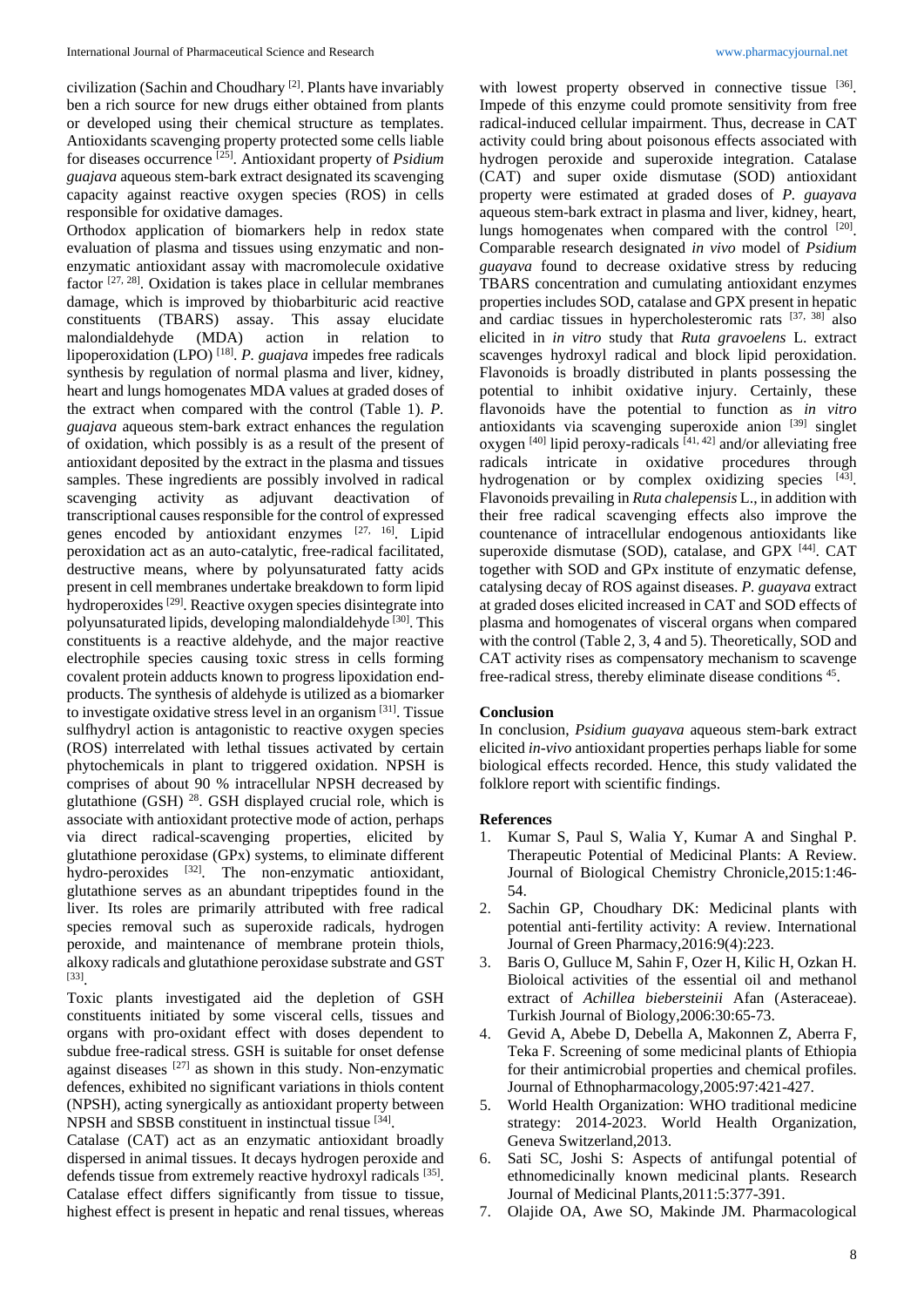studies on the leaf of *Psidium guajava*. *Fitoterapia*, 1999:70:25-31.

- 8. Kossuge T, Shishikura H, Kitanaka SE, Toyoshima S. Effects of Psidium components on cytikine productions in helper T cells and type-I allergy. Yakugaku Zasshi, 2000:120:408-412.
- 9. Qian H, Nihorimbere V. Antioxidant power of phytochemicals from *Psidium guajava* leaf. Journal of Zhejiang University Science*,*2004:5:676-683.
- 10. Yamashiro S, Noguchi K, Matsuzaki T, Miyagi K, Nakasone J, Sakanashi M. Cardioprotective effects of extracts from *Psidium guajava* L. and *Limonium wrightii*, Okinawan medicinal plants, against ischemiareperfusion injury in perfused rat hearts. Pharmacology*.*  2003:67:128-135.
- 11. Deguchi Y, Miyazaki K. Anti-hyperglycaemic and antihyperlipidemic effects of guava leaf extract. Nutritional Metabolism (London),2010:7:9.
- 12. Anand V, Manikandan KV, Kumar S, Pushpa HA. Phytopharmacological overview of *Psidium guajava*  Linn. Pharmacognosy Journal.2016:8:314–20.
- 13. Conde GEA, Nascimento VT, Santiago SAB. Inotropic effects of extracts of *Psidium guajava* L. (guava) leaves on the Guinea pig atrium. Brazilian Journal Medical Biological Research,2003:36(5):661–8.
- 14. Halliwell B; Antioxidants and human disease: a general introduction. Nutritional Review,1997:5(1- 2):S44–9.
- 15. Lobo V, Patil A, Phatak A, Chandra N. Free radicals, antioxidants and functional foods: Impact on human health. Pharmacognostic revew,2010:4(8):118-126.
- 16. Velavan S. Free radicals in health and diseases. Pharmacy online,2011:1062-1077.
- 17. Halliwell B, Gutteridge JMC. The definition and measurement of antioxidants in biological systems. Free Radical Biology and Medicine,1995:18:125–126. Doi: 10.1016/0891-5849 (95)91457-3.
- 18. Kurutas EB. The importance of antioxidants which play the role in cellular response against oxidative/nitrosative stress: current state. Nutrition Journal, 2016:15(1):71.
- 19. Mates JM, Perez-Gomez C, De Castro IN. Antioxidant enzymes and human diseases. Clinical Biochemistry*,*  1999:32:595–603.
- 20. McCall MR, Carr A, Frei B. Oxidation of LDL by myeloperoxidase and reactive nitrogen species-reaction pat5hways and antioxidant protection. Arterioscle Thromb Vascular Biology,2000:20:1716–1723.
- 21. Kris-Etherton PM, Lefevre M, Beecher GR, Gross MD, Keen CL, Etherton TD. Bioactive compounds in nutrition and health-research methodologies for establishing biological function: The Antioxidant and Anti-inflammatory Effects of Flavonoids on Atherosclerosis. Annual Review of Nutrition, 2000; 24, 2004, 511-538.
- 22. Wang S, Konorev EA, Kotamraju S, Joseph J, Kalivendi S, Kalyanaraman B. Doxorubicin induces apoptosis in normal and tumour cells via distinctly different mechanisms, intermediacy of H2O2 and P53-dependent pathways. Journal of Biological Chemistry, 2004:279 25535-25543.
- 23. Sisein EA. Biochemistry of Free Radicals and Antioxidants. Scholar Academy Journal of Bioscience 2004,2014:2:110-118.
- 24. Jurkovič S, Osredkar J, Marc J. Molecular impact of glutathione peroxidases in antioxidant processes.

Biochemia Medica,2008:18:162–74.

- 25. Madhusudan RC, Ramaskrishna M, Patit SB. Antispermatogenic and androgenic activities of various extract of *Hibiscus rosa sinensis* in albino mice. Indian Journal of Experimental Biology,1997;35:1170-1174.
- 26. Okhawa H, Ohishi N, Yagi K. Assay of lipid peroxides in animal tissues by thiobarbituric acid reaction. Analytic Chemistry,1997:(1979)95,351–358.
- 27. Barcelos GR, Angeli JP, Serpeloni JM, Grotto D, Rocha BA, Bastos JK *et al*. Quercetin protects human-derived liver cells against mercury-induced DNA-damage and alterations of the redox status. Mutation Research, 2011:726:109–115.
- 28. Moran LK, Gutteridge JMC, Quinlan GJ. Thiols in cellular redox signaling and control. Current Medicinal Chemistry,2001:8:763–772.
- 29. Linden A, Gulden M, Martin HJ, Maser E, Seibert H. Peroxide induced cell death and lipid peroxidation in C6 glioma cells. Toxicology, 2001:22(2008):1371-1376.
- 30. Baliga S, Chaudhary M, Bhat S, Bhansali P, Agrawal A, Gundawar S. Estimation of malondialdehyde levels in serum and saliva of children affected with sickle cell anemia. Journal of Indian Society of Paediatric Prevention of Dentist,2001:36:43-47.
- 31. Del Rio D, Stewart AJ, Pellegrini N. A review of recent studies on malondialdehyde as toxic molecule and biological marker of oxidative stress. Nutritional Metabolic Cardiovascular Diseases,2001;15(2005):316- 328.
- 32. Dickinson DA, Forman HJ. Cellular glutathione and thiols metabolism. Journal of Biochemistry and Pharmacolo*gy*,2002:64:1019–1026.
- 33. Prakash J, Gupta SK, Kochupillai V, Singh N, Gupta YK, Joshi S. Chemopreventive activity of *Withania somnifera* in experimentally induced fibrosarcoma tumo-urs in swiss albino mice. Phytotherapeutic Research,2001:15:240-244.
- 34. Lobo V, Patil A, Phatak A, Chandra N. Free radicals, antioxidants and functional foods: Impact on human health. Pharmacognosy review,2010:4(8):118-126.
- 35. Nandy S, Paul HS, Barman NR, Chakraborty B. *In vitro* evaluation of antioxidant activity of Leucas plukenetii (Roth) Spreng. Asian Journal of Plant Science and Research*,*2012:2:254-262.
- 36. Naazeri S, Rostamian M, Yaghmaei B, Hedayati M. Fluorimetry as a Simple and Sensitive Method for Determination of Catalase Activity. Zahedan Journal of Research in Medical Sciences,2014:16:64-67.
- 37. Halliwell B, Zhao K, Whiteman M. Nitric oxide and peroxynitrite: the ugly, the uglier and the not so good: a personal view of recent controversies. Free Radical Research*,*1999:31:651-669.
- 38. Preethi KC, Kuttan G, Kuttan R. Anti-tumour activity of *Ruta graveolens* extract. Asian Pacific. Journal of Cancer Preview,2006:7:439-443.
- 39. Razali N, Razab R, Junit SN, Aziz AA. Radical scavenging and reducing properties of extracts of cashew shoots (*Anacardium occidentale*). Food Chemistry,2008:111:38-44.
- 40. Almeida IF, Fernandes E, Lima JL, Costa PC, Bahia MF. Protective effect of Castanea sativa and Quercus robur leaf extracts against oxygen and nitrogen reactive species. Journal of Photography chemistry and Photography Biology,2008:91:87-95.